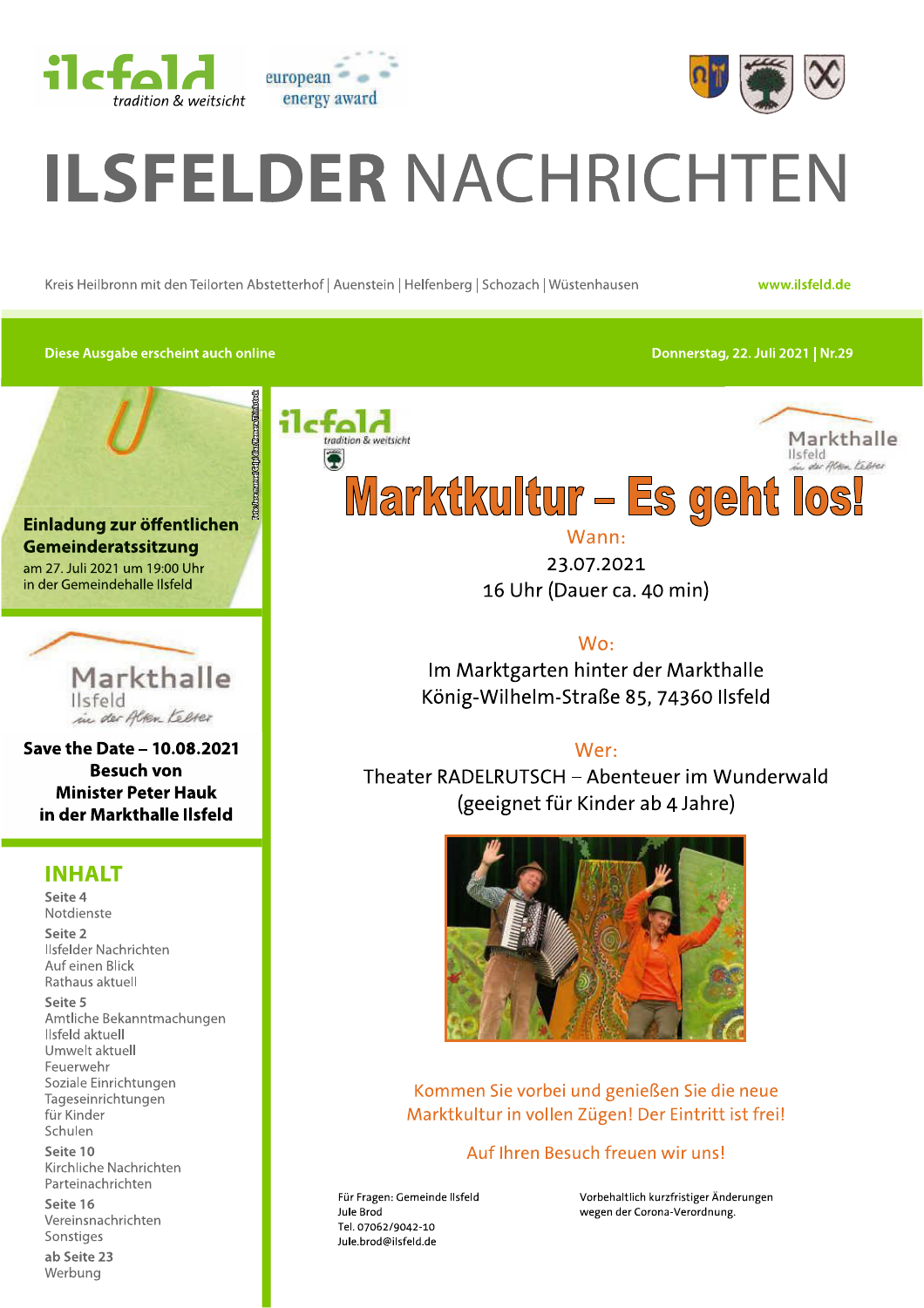#### Wir suchen für unsere Kindertageseinrichtungen in Ilsfeld und Teilorten, zuverlässige, engagierte

#### Erzieher, Kinderpfleger, Frühpädagogen



oder andere pädagogische Fachkräfte nach § 7 KiTaG (m/w/d) in Teilzeit und in Vollzeit

Wir suchen Fachkräfte mit abgeschlossener Berufsausbildung:

Staatlich anerkannte Erzieher/innen oder Fachkräfte mit einer pädagogischen Ausbildung nach dem Fachkräftekatalog des Kindertagesbetreuungsgesetzes. Die Bereitschaft, unsere pädagogischen Konzeptionen und den Orientierungsplan Baden-Württemberg umzusetzen und weiterzuentwickeln, setzen wir voraus.

Unsere Mitarbeiter sollen unsere Gesellschaft widerspiegeln, daher freuen wir uns auf Fachkräfte aller Geschlechter und Nationalitäten.

#### Die vollständigen detaillierten Ausschreibungen und weitere Informationen finden Sie auf unserer Homepage unter: www.ilsfeld.de

Für Fragen stehen Ihnen Frau Friedrich, Sachgebietsleitung der Kindertageseinrichtungen, Tel. 07062/9042-52, E-Mail: nicole.friedrich@ilsfeld.de oder Frau Bernkopf, Personalamt, Tel. 07062/9042-21, E-Mail: karin.bernkopf@ilsfeld.de, gerne zur Verfügung.

Ihre aussagekräftigen Bewerbungsunterlagen senden Sie bitte an das Bürgermeisteramt Ilsfeld, Rathausstraße, 8, 74360 Ilsfeld – gerne auch per E-Mail an gemeinde@ilsfeld.de

#### Wir suchen ab September 2021 für das Sprachförderteam in Ilsfeld eine



#### Sprachförderkraft (m/w/d) (Erzieher, Kinderpfleger, Frühpädagoge, Logopäde oder eine andere pädagogische Fachkraft nach § 7 KiTaG) mit einem Beschäftigungsumfang von 15% - 20%

#### **Was erwartet Sie?**

Sie sind für die Planung und Durchführung von 3 Sprachfördergruppen im Rahmen des Förderprogramms "Kompetenzen verlässlich voranbringen" zuständig. Pro Sprachfördergruppe werden 2 Fördereinheiten pro Woche angeboten. Die Fördertage sind verbindlich und werden gemeinsam, mit Rücksicht auf die Wochenplanung in der Einrichtung, festgelegt. Förderschwerpunkte sind je nach Gruppenzusammensetzung, die Förderung der Sprechfreude und des Sprachverstehens, die Erweiterung des Wortschatzes und die Förderung der phonologischen Bewusstheit, die Unterstützung der grammatikalischen Entwicklung und die Förderung der Vorläuferfähigkeiten zum Schriftspracherwerb.

Sie sind als Sprachförderkraft in das Team der Einrichtung eingebunden und tauschen sich mit den pädagogischen Fachkräften, der Leitung aber auch mit Eltern über die Sprachförderung und die Entwicklung der Kinder in der Sprachfördergruppe aus.

#### Wen wir suchen?

Als Sprachförderkraft sollten Sie Spaß an der Kleingruppenarbeit haben und sich empathisch und wertschätzend auf Kinder einlassen. Selbstständiges Arbeiten, ein hohes Maß an Verantwortungsbewusstsein und die Flexibilität auf Änderungen im Tagesablauf reagieren zu können gehören ebenso wie die Bereitschaft sich in Teams einzubringen und auszutauschen zum Tätigkeitsprofil. Weiterhin sollten Sie Kenntnisse in folgenden Bereichen mitbringen: Grundlagen des Spracherwerbs und der Sprachentwicklung, Kenntnisse zum Erst- und Zweitspracherwerb, Kenntnisse über aktuelle Verfahren der Sprachstandserhebung (v.a. SISMIK/SEL-DAK), didaktische Kompetenzen in der Sprachbildung und Sprachförderung im Elementarbereich, Kenntnisse über pädagogische und kommunikative Kompetenzen im Umgang mit Kindern und deren Eltern.

Falls in Einzelbereichen noch Fortbildungsbedarf nötig ist, werden wir dies gern mit Ihnen besprechen und planen.

#### Was Sie sonst noch über die Gemeinde Ilsfeld als Arbeitgeber wissen sollten!

- Wir unterstützen Weiterbildungsmöglichkeiten und Führungskräftequalifizierungen im pädagogischen Bereich.
- Regelmäßig stehen Ihnen einrichtungsspezifische, aber auch einrichtungsübergreifende Inhouse-Schulungen zur Verfügung.
- In kommunalen Arbeitskreisen kommen unsere Fachkräfte thematisch zusammen und haben die Möglichkeit, auch einrichtungsübergreifend konzeptionell mitzuwirken.
- Allen unseren Einrichtungen steht die Nutzung des Waldkindergartengeländes offen.
- Die Gemeinde verfügt über einen Springerpool in Krankheits- und Urlaubsfällen, der zentral koordiniert wird.
- Einzel- und Teamsupervision sind für uns selbstverständlich und können von Mitarbeitern, als auch von Teams genutzt werden. - Als fachliche Begleitung stehen Ihnen in allen Häusern Hausleitungen zur Seite. Darüber hinaus berät Sie auch unsere Sachgebietsleitung gerne.
- In Zusammenarbeit mit unserem Personalrat steht jedem Mitarbeiter der Besuch eines "Rücken-Fit"-Kurses frei.
- Wir bieten Ihnen eine leistungsgerechte Vergütung nach dem TVöD Sozial- und Erziehungsdienst (bis S8a) und unterstützen Sie durch eine zusätzliche Altersvorsorge.

Für Fragen stehen Ihnen Frau Friedrich, Sachgebietsleitung der Kindertageseinrichtungen, Tel. 07062/9042-52, E-Mail: nicole.friedrich@ilsfeld.de oder Frau Bernkopf, Personalamt, Tel. 07062/9042-21, E-Mail: karin.bernkopf@ilsfeld.de, gerne zur Verfügung.

Ihre aussagekräftigen Bewerbungsunterlagen senden Sie bitte bis spätestens 25. Juli 2021 an das Bürgermeisteramt Ilsfeld, Rathausstraße 8, 74360 Ilsfeld - gerne auch per E-Mail an gemeinde@ilsfeld.de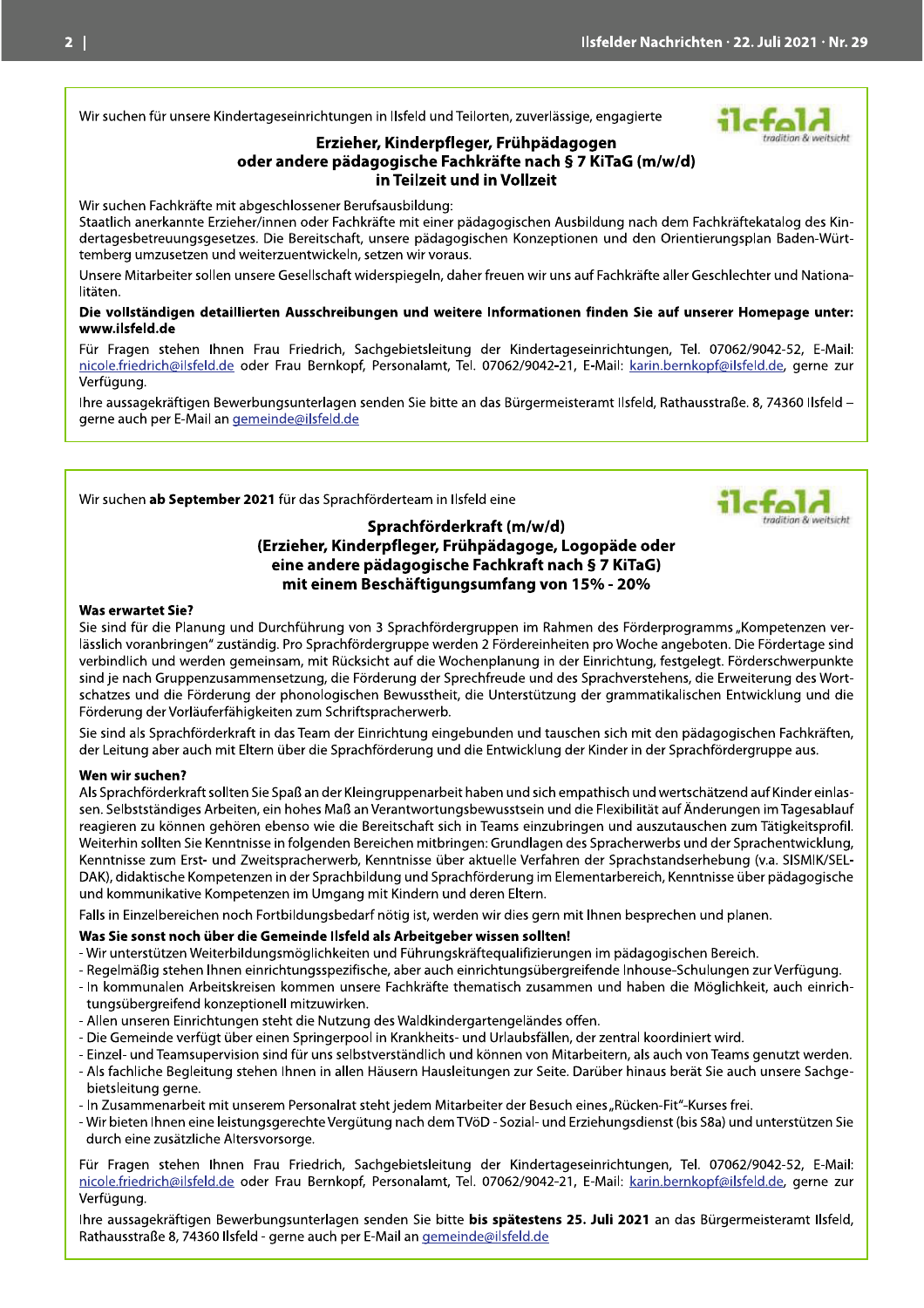

# ÖKUMENISCHER **GOTTESDIENST**

#### Samstag, 16. Oktober 2021, 16.00 Uhr

Katholische Kirche St. Augustinus Goethestraße 75, Heilbronn

für Angehörige und Freunde, die einen nahen Menschen durch Suizid verloren haben

Im Anschluss an den Gottesdienst gibt es bei Gebäck und Tee die Möglichkeit, mit Mitarbeitenden des AKL ins Gespräch zu kommen Bitte bringen Sie einen Mund-Nasen-Schutz mit und informieren Sie sich vor dem Gottesdienst auf www.ak-leben.de über mögliche Veränderungen, die sich kurzfristig ergeben könnten.





#### Die Tennisabteilung des SSV bietet Tennis für Jedermann

#### Wie soll das gehen?

Jeden Freitag, ab 17:30 Uhr könnt ihr auf die Tennisanlage kommen. Ihr habt dort die Möglichkeit auf unserer Anlage zu spielen, mit erfahrenen Mitgliedern zu sprechen und Tennis in kleinen Gruppen auszuprobieren. Wir bieten diese Aktion den ganzen Sommer und Herbst an.

Ihr habt so die Möglichkeit über einen längeren Zeitraum Tennis auszuprobieren ohne eine Mitgliedschaft oder eine eigene Ausrüstung zu benötigen. Sprecht uns einfach an, Jörg und Klaus sind in dieser Zeit auf der Anlage. Ihr erkennt uns an der weißen Trainingskieldung.

#### Was brauche ich dafür?

Schläger und Bälle werden kostenlos zur Verfügung gestellt. Ihr solltet Schuhe mit einer einigermaßen glatten Sohle mitbringen. Z.B. sind Laufschuhe oder Hallenturnschuhe geeignet.

Wer kann mitmachen?

Es sind alle Interessierte in jedem Alter eingeladen. Unsere jüngsten Spieler\*Innen sind 6, unsere Ältesten über 75 Jahre alt,

#### **Rathaus aktuell**



Die Gemeinde Ilsfeld bietet über die Ferienzeit vom 29. Juli bis 12. August 2021, ca. 8 Stunden täglich ab 7.00 Uhr

#### Ferienjobs im Steinbeis-Schulzentrum in Ilsfeld an

Für Reinigungsarbeiten suchen wir engagierte Jugendliche, die sich über den o.g. Zeitraum im Rahmen eines Ferienjobs ihr Taschengeld aufbessern möchten. Es fallen hierbei Arbeiten wie Tische und Stühle reinigen etc., an.

#### **Mindestalter 16 Jahre**

Bei Interesse an diesem Ferienjob senden Sie bitte eine schriftliche Kurzbewerbung an das Bürgermeisteramt Ilsfeld, Rathausstraße 8, 74360 Ilsfeld oder per E-Mail an gemeinde@ilsfeld.de. Für Fragen steht Ihnen Frau Kerstin Holbein (Energie- und Gebäudemanagement) unter der Telefon-Nr. 07062/9042-68 gerne zur Verfügung.



Die Gemeinde Ilsfeld sucht für die Kernzeitbetreuung in Ilsfeld-Auenstein zum 1. September 2021 eine

#### Küchenhilfe (m/w/d)

Der Arbeitszeitumfang beträgt 38%, die Arbeitszeit ist von montags bis freitags von ca. 11.00 Uhr bis 14.00 Uhr. Die Vergütung richtet sich nach dem TVöD.

Zu Ihren Aufgaben gehören insbesondere die Annahme der Lieferung des Mittagessens, die Verteilung der Mahlzeiten an die Kinder, Sauberhaltung und Reinigung der Küche und des Geschirrs sowie die Sicherstellung der Küchenhygiene. Für nähere Auskünfte stehen Ihnen Frau Friedrich, Gesamt-

leitung der Kindertageseinrichtungen, Tel. 07062/9042-52 oder Frau Bernkopf, Personalamt Tel. 07062/9042-21 gerne zur Verfügung.

Ihre aussagekräftigen Bewerbungsunterlagen senden Sie bitte bis spätestens 25. Juli 2021 an das Bürgermeisteramt Ilsfeld, Rathausstraße 8, 74360 Ilsfeld - gerne auch per E-Mail an gemeinde@ilsfeld.de.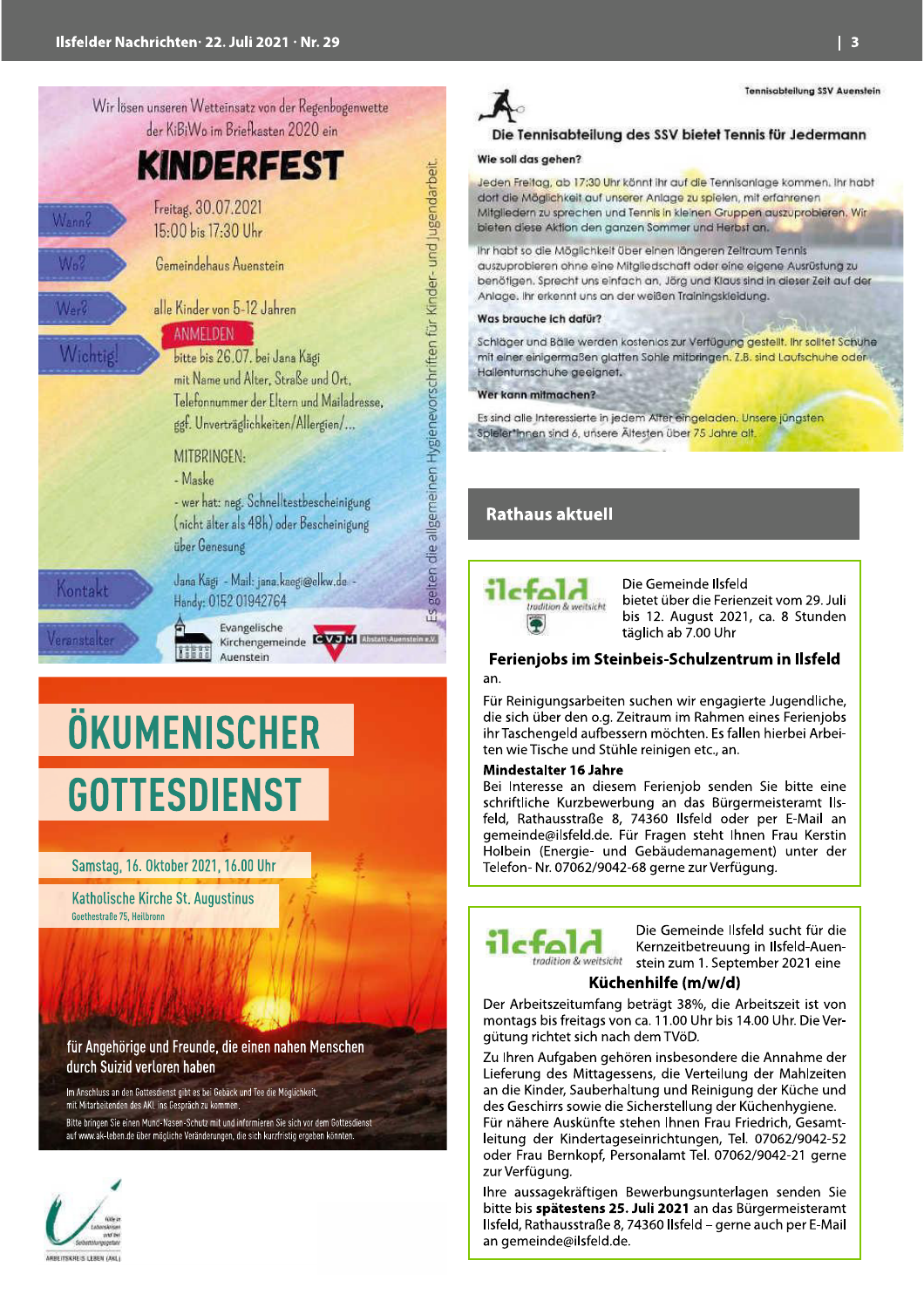## **NOTDIENSTE**

#### Ärztlicher Bereitschaftsdienst

#### Für die Dienstgruppe:

Dr. Iris Bozenhardt-Stavrakidis, Dr. Heike Fellger, Dr. Renate Gartner/Dr. Petra Neubauer, Dr. Jargon, Dr. Tobias Buchholz/Huberta Hulde, Dr. Bianca Gruber/Dr. Martin Pelzl/Dr. Ralf Sundmacher-Ottmann, Dr. Armin Wertsch/Dr. Gaby Schlereth, Dr. Richard Steck/Dr. Hanne Steck, Dr. Helfried Vogel/Dr. Michael Melichar/Dr. Claudia Bucur. Dr. Christian Zöller/Dr. Andrea Meiser ... gilt: In Vertretung Ihres Hausarztes

Ärztlicher Bereitschaftsdienst (bundesweit)

Tel. 116 117 (Anruf ist kostenlos)

### -wenn die Arztpraxis geschlossen hat-

Für die Ärztegruppe Oberstenfeld Britsch, Frenzel, Koch, Pfeilmeier, Sundmacher ist der ärztliche Notdienst Ludwigsburg, Am Zuckerberg 89 unter der Tel. Nr. 07141-6430430 zuständig.

#### Unsere Ärzte vor Ort:

Allgemeinärzte Dres. Buchholz/Fellger/Hulde König-Wilhelm-Str. 74/76, Ilsfeld, Tel. 95030

Dres. Wertsch/Schlereth König-Wilhelm-Str. 74/76, Ilsfeld, Tel. 914210

#### **Augenarzt**

**Dr. Staudinger** König-Wilhelm-Str. 105/1, Ilsfeld, Tel. 975050

**Frauenarzt:** Dr. Dali Konstanz König-Wilhelm-Str. 74/76, Ilsfeld, Tel. 9159440

#### Unsere Öffnungszeiten

Rathaus Ilsfeld und Bürgerbüro Tel. 07062 9042-0 Mo., Di., 8:00 - 12:30 und 14:00 - 16:00 Uhr Mi. 8:00 - 12:30 und 14:00 - 18:00 Uhr Do., Fr. 8:00 - 12:30 Uhr

**Bürgerbüro** Samstag (1. im Monat) 9:00 - 12:00 Uhr

#### **Bürgerbüro in Auenstein**

in der Volksbank, Hauptstr, 12, Tel. 07062 9042-82 Das Bürgerbüro Auenstein hat folgende Öffnungszeiten: Mo., Di., Do., Fr. 9.00 - 12.30 Uhr, Do. 14:00 - 18:00 Uhr, Mi. aeschlossen

Weitere Informationen finden Sie auch auf der Homepage der Gemeinde Ilsfeld unter www.ilsfeld.de

Für Fragen und Anregungen können Sie uns auch eine E-Mail an gemeinde@ilsfeld.de\_zukommen lassen.

#### **Nuklearmedizinische Praxis:** Dr. Jörg Seeberger

Raiffeisenstr. 4, Ilsfeld, Tel. 92 44 0 24

Tierärzte<sup>.</sup>

Dr. Starker, Schulstr, 37. Ilsfeld, Auenstein Tel. 07062/62330 Dr. Bühler-Leuchte, Von-Gaisberg-Str. 15/1, Ilsfeld, Helfenberg Tel. 07062/914448 Dr. Franke, Nordstr. 36/1, Ilsfeld Tel. 07062/9760930

#### Zahnärzte:

Dr. Markus Stredicke, Zahnarzt Robert Hagel und Dr. Ilona Kiralyi Auensteiner Str. 30, Ilsfeld, Tel. 61555 **Grit Schad.** König-Wilhelm-Straße 60, Ilsfeld, Tel. 9797567

Das Zahnärztehaus: Dres. Klein/Tschritter/Burger/Müller Schwabstr. 58, Ilsfeld, Tel. 973370 Kieferorthopädie: Annekathrin Tschritter, Schwabstr. 58, Ilsfeld, Tel. 9733720

**Endodontie** Dr. Cornelia Grau König-Wilhelm-Str. 74/76, Tel. 9769640

#### Unfallrettungsdienst

Rettungsleitstelle Heilbronn. Am Gesundbrunnen 40, Tel. 112

#### Krankentransporte

Rettungsleitstelle Heilbronn Am Gesundbrunnen 40, Tel. 19222

#### Kinderärztlicher Notfalldienst

Kinderklinik Heilbronn, Tel. 07131/490 an Samstagen, Sonn- und Feiertagen 8.00 - 22.00 Uhr

#### Wichtige Telefonnummern

| Gemeinde Ilsfeld:                           | Tel. 07062/9042-0       |  |
|---------------------------------------------|-------------------------|--|
| <b>Bauhof:</b>                              | Tel. 07062/9042-72      |  |
| Freibad:                                    | Tel. 07062/9155580      |  |
| Polizei:                                    | Tel. 110                |  |
| Polizeiposten Ilsfeld: Tel. 07062/915550    |                         |  |
| Feuerwehr:                                  | Tel. 112                |  |
| <b>Diakoniestation Schozach-Bottwartal:</b> |                         |  |
|                                             | Tel. 07062/973050       |  |
| Gasversorgung:                              | Tel. 07144/266211       |  |
| Stromversorgung:                            | Tel. 07144/266233       |  |
| Nahwärmeversorgung Notfall-Nr:              |                         |  |
|                                             | Tel. 07062/9042-49      |  |
| <b>Wasserversorgung:</b>                    |                         |  |
|                                             | Tel. 07062/9042-44, -45 |  |
| <b>Wasserversorgung Notfall-Nr.:</b>        |                         |  |
|                                             | Tel 0152-22987063       |  |

**Bürgerbus:** 

fährt vorläufig nicht!

#### Ärztlicher Notdienst für Patienten mit Hals-, Nasen-, Ohrenerkrankungen

HNO-ärztlicher Notfalldienst an Wochenenden und Feiertagen in der HNO-Notfallpraxis an der HNO-Klinik im Klinikum am Gesundbrunnen.

Öffnungszeiten in der Notfallpraxis Samstag, Sonntag und Feiertag von 10 -20 Uhr. Patienten können ohne Voranmeldung in die Notfallpraxis kommen.

#### **Tierärztlicher Notdienst**

Sofern der Haustierarzt nicht erreichbar!

#### 24.07.2021 - 25.07.2021

AniCura Kleintierzentrum Heilbronn 07131/89090 TÄ Keller-Stenger Bretzfeld 07946/940049

#### Zahnärztlicher Notdienst

**KZV Stuttgart** 

## Tel.-Nr. 0711/7877712

#### Apothekenbereitschaftsdienst

jeweils von 8.30 Uhr .<br>bis nächster Tag 8.30 Uhr: kostenfreie Rufnummer (Festnetz): 0800 00 22 8 33

Samstag, 24.07.2021: Heuchelberg-Apotheke Tel.: 07133 - 17013 Hauptstr. 46, 74226 Nordheim

Sonntag, 25.07.2021: **Rathaus Apotheke Abstatt** Tel.: 07062 - 64333 Rathausstr. 31, 74232 Abstatt

#### Telefonseelsorge HN: Tel. 0800/1110111 Tag und Nacht für Sie zu sprechen: Notruf für misshandelte Frauen: Tel. 07131/507853 Notruf für Kinder und Jugendliche: Kreisjugendamt HN: Tel. 07131/994555 Außensprechstunde der Psychologischen Beratungsstelle in der Diakoniestation, Bahnhofstr. 2, Ilsfeld, Terminvereinbarung Tel. 07131/964420 unter: Essen auf Rädern: Tel. 07063/9339444 Paritätischer Wohlfahrtsverband **Heilbronn** Pflegedienst "Procura Rost" Tel. 07062/975097 -Tag und Nacht-Außensprechstunde des Jugendamtes, Allgemeiner Sozialer Dienst, Rathaus-

str. 8 im Rathaus Ilsfeld, Terminvereinbarung: Tel. 07131/994-305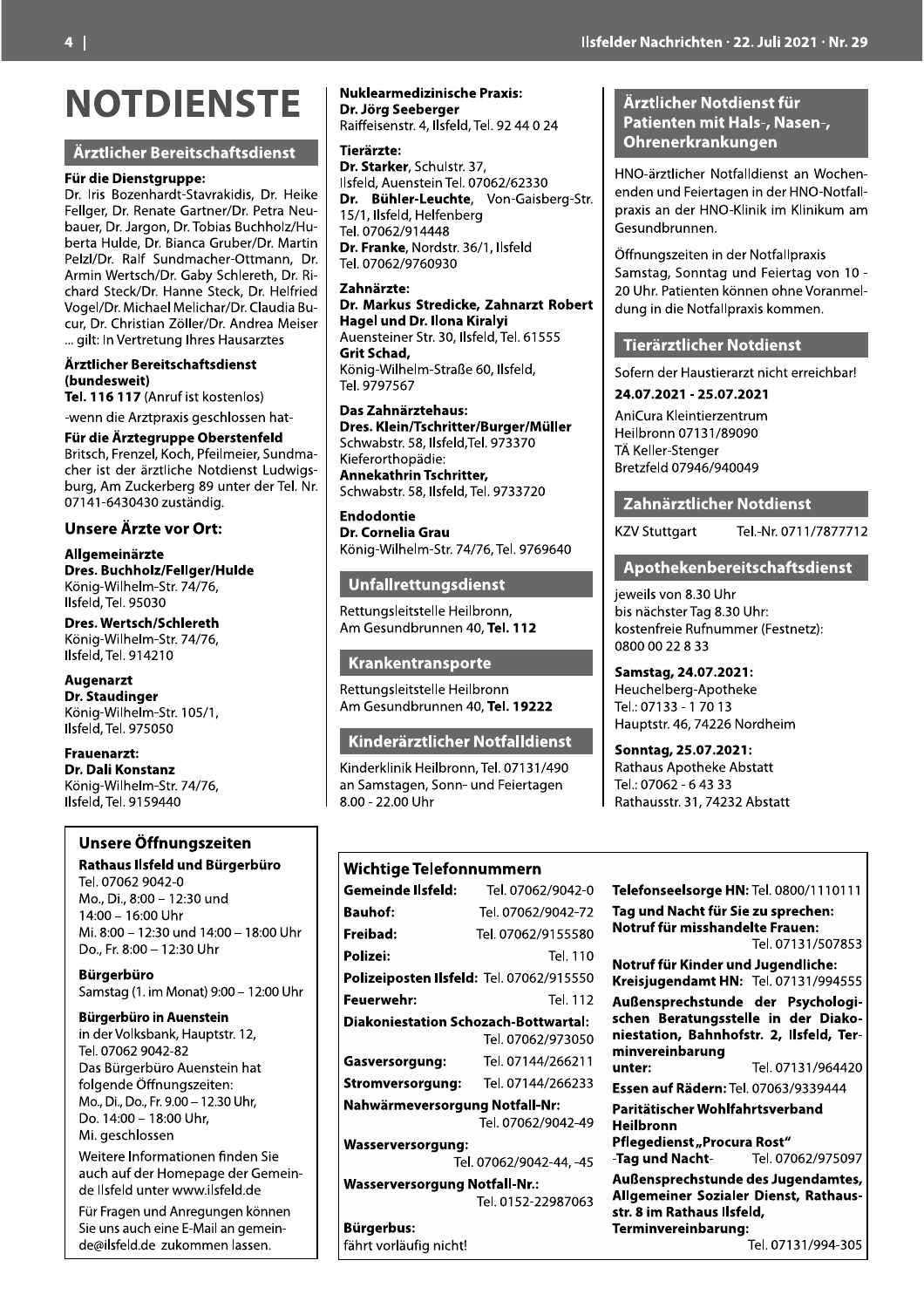Die Gemeinde Ilsfeld sucht ab sofort



#### eine engagierte Kraft (m/w/d) für unsere Kernzeitbetreuung Auenstein  $(35\% - 40\%)$

Die Einrichtungen der Schulkind-Betreuung (SchuKiB) stellen ein schulzeitumrahmendes Angebot für Grundschulkinder dar, um den Betreuungsbedarf der Erziehungsberechtigten über die Unterrichtszeiten hinaus sicherzustellen.

#### Die Aufgaben der Schulkindbetreuung umfassen:

- Angebote im Rahmen der Betreuungszeit
- Förderung der sozialen Kompetenzen
- verlässliche Ferienbetreuung
- Begleitung und Unterstützung bei der Erledigung der Hausaufgaben im Ganztagsbereich
- Mittagsversorgung und Begleitung während des Mittagessens
- Kooperation mit der Grundschule

Eine pädagogische Ausbildung ist wünschenswert, jedoch nicht zwingend erforderlich.

#### Öffnungszeiten Kernzeit:

Montag bis Freitag von 7:00 Uhr bis 8:30 Uhr und von 11:55 Uhr bis 14:00 Uhr und an zwei Nachmittagen bis 17:00 Uhr, in den Ferien durchgehend von 7:00 Uhr bis 14:00 Uhr.

Als Mitarbeiterln sollten Sie Kinder durch Ihre aufgeschlossene und liebensvolle Art begeistern. Mit Ihrer selbstständigen, kreativen und verantwortungsbewussten Arbeitsweise, sowie Teamgeist und Belastbarkeit sind Sie bei uns genau richtig.

Haben wir Ihr Interesse geweckt? Dann senden Sie Ihre Bewerbungsunterlagen bitte bis spätestens 25. Juli 2021 an das Bürgermeisteramt Ilsfeld, Rathausstr. 8, 74360 Ilsfeld - gerne auch per E-Mail an gemeinde@ilsfeld.de.

Für Fragen stehen Ihnen Frau Friedrich, Sachgebietsleitung der Kindertageseinrichtungen, Tel. 07062/9042-52, E-Mail: nicole.friedrich@ilsfeld.de oder Frau Bernkopf, Personalamt, Tel. 07062/9042-21, E-Mail: karin.bernkopf@ilsfeld.de, gerne zur Verfügung.

#### **IMPRESSUM**

Herausgeber: Gemeinde Ilsfeld, Rathausstraße 8, 74360 Ilsfeld, Tel. 07062 9042-0, Fax 07062 9042-19, E-Mail: gemeinde@ilsfeld.de

Druck und Verlag: Nussbaum Medien Weil der Stadt GmbH & Co. KG, 71263 Weil der Stadt. Merklinger Str. 20, Telefon 07033 525-0. www.nussbaum-medien.de

#### **INFORMATIONEN**

Anzeigenverkauf: Tel. 07033 525-0, wds@nussbaum-medien.de

#### Vertrieb (Abonnement und

Zustellung): G.S. Vertriebs GmbH, Josef-Beyerle-Straße 2, 71263 Weil der Stadt, Tel. 07033 6924-0, E-Mail: info@gsvertrieb.de,

Verantwortlich für den amtlichen Teil, alle sonstigen Verlautbarungen und Mitteilungen: Bürgermeister Thomas Knödler oder sein Vertreter im Amt-

für "Was sonst noch interessiert" und den Anzeigenteil: Klaus Nussbaum, Merklinger Str. 20, 71263 Weil der Stadt.

#### Internet: www.asvertrieb.de Erscheinung: Das Amtsblatt erscheint

i. d. R. wöchentlich am Donnerstag (an Feiertagen am vorhergehenden Werktag), mindestens 46 Ausgaben pro Jahr. **Redaktionsschluss:** dienstags, 12.00 Uhr

#### **Amtliche Bekanntmachungen**

#### Zweckverband Gruppenkläranlage Schozachtal

#### Verbandsversammlung des Zweckverbandes "Gruppenkläranlage Schozachtal"

Am Mittwoch, 28.07.2021 um 17:30 Uhr findet in der Gemeindehalle in Ilsfeld, Brückenstraße 25, 74360 Ilsfeld, die Sitzung der Verbandsversammlung des Zweckverbandes "Gruppenkläranlage Schozachtal" statt.

Auf der Tagesordnung ist Folgendes vorgesehen:

#### öffentlich:

- 1. Wahl des Verbandsvorsitzenden und dessen Stellvertreter
- 2. Wahl des Verbandsrechners
- 3. Haushaltsplan 2021 und Haushaltssatzung 2021
- 4. Bekanntgaben und Anfragen

Zu dieser Sitzung wird recht herzlich eingeladen.

gez. Thomas Knödler Verbandsvorsitzender

#### **Aus dem Gemeinderat**

#### **Einladung** zur öffentlichen Sitzung des Gemeinderates der Gemeinde Ilsfeld, die am Dienstag, 27. Juli 2021, um 19:00 Uhr in der Gemeindehalle Ilsfeld mit folgenden Tagesordnungspunkten stattfindet:

#### Öffentlich:

- 42. Baugebietsentwicklung in der Gemeinde Ilsfeld Hier: Beschlussfassung zur zukünftigen Vorgehensweise
- 43. Erlass einer Satzung zur Änderung der Satzung über die förmliche Festlegung des Sanierungsgebietes "König-Wilhelm-Straße"
- 44. Schul- und Kita-Angelegenheiten Hier: Beschaffung von Luftreinigern für die Schulen und Kitas in Ilsfeld
- 45. Annahme von Spenden
- 46. Bekanntgaben
- 47. Anfragen

Die Bevölkerung ist hierzu herzlich eingeladen. Die Beratungsunterlagen können am Tag der Sitzung in Zimmer 2, Rathaus Ilsfeld, eingesehen werden.

Direkt vor der Sitzung (ab 18:30 Uhr) besteht für die Mitglieder des Gemeinderates und für Besucher die Möglichkeit, einen Corona-Schnelltest durchzuführen. Dafür stellt die Gemeinde Ilsfeld entsprechende Testkits zur Verfügung. Bitte planen Sie für den Test ausreichend Zeit ein.

Innerhalb der Gemeindehalle besteht Maskenpflicht – auch am Sitzplatz. Wir bitten Sie auch bei Gesprächen vor und nach der Sitzung die geltenden Abstandsregeln einzuhalten.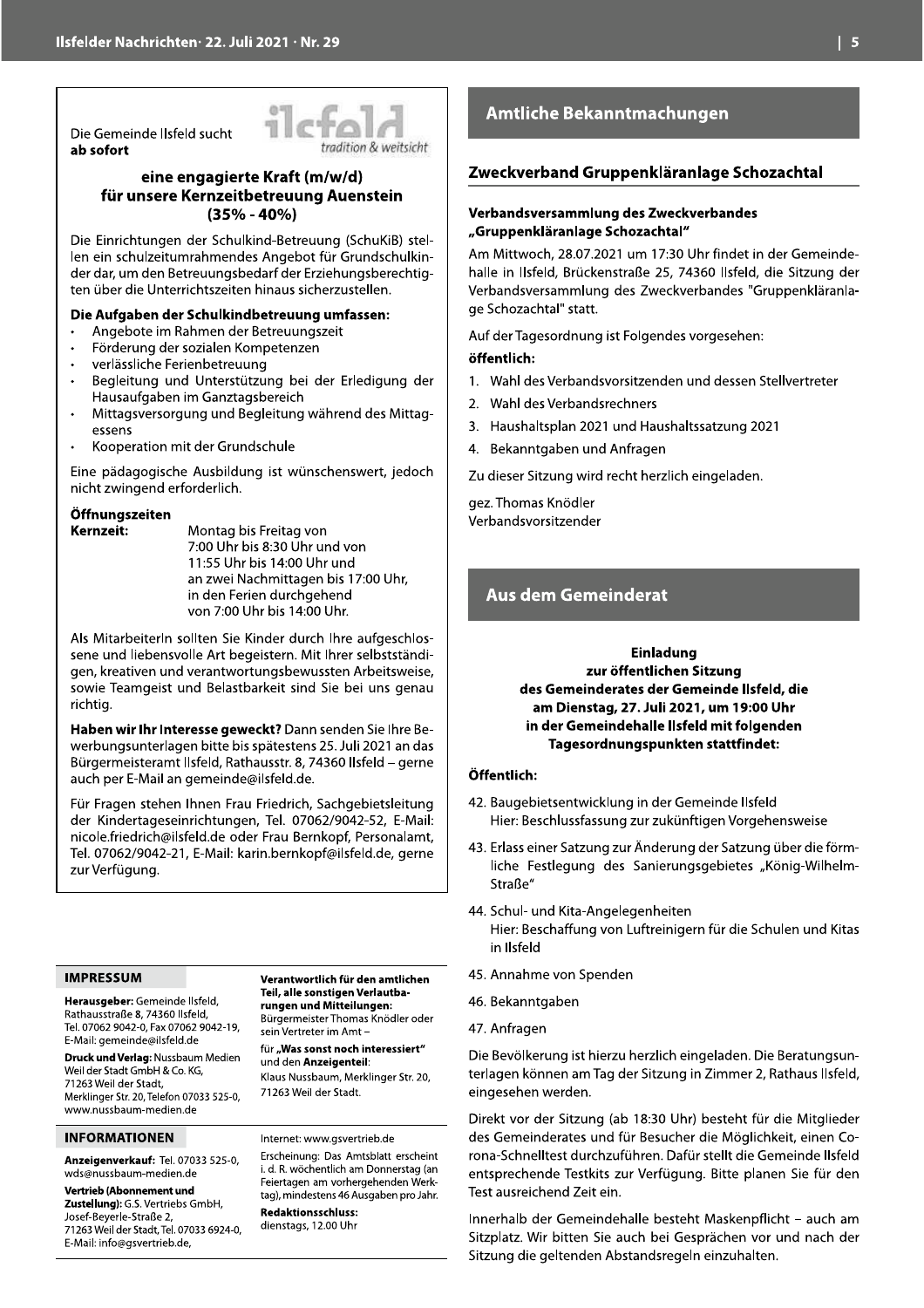#### **Ilsfeld aktuell**

Save the Date - 10.08.2021 -Besuch von Herrn Minister Peter Hauk<br>in der Markthalle Ilsfeld Markthalle<br>
IIsfeld<br>
Isfeld<br>
Save the Date - 10.08.2021 -<br>
Besuch von Herrn Minister Peter Hauk<br>
in der Markthalle IIsfeld<br>
Wann: 10.08.2021, ab 11:00 Uhr<br>
Wo: Markthalle IIsfeld<br>
Wann: 10.08.2021, ab 11:00 Uhr<br>
Wo: Markth U

#### **Kinder und Jugendreferat**

#### B&S - Projekt der Schulsozialarbeit in Klasse 8

"Body and Soul"- ein Projekt, das normalerweise in Klasse 8 durchgeführt wird, konnte dieses Schuljahr leider nicht in vollem Umfang stattfinden. Trotzdem hat die Schulsozialarbeiterin Julia Zocher eine kleine Einheit zum Thema "Liebe und Beziehungen" anhand des Demokratie-Spieles "Quararo" für die 8. Klassen der Realschule durchgeführt bzw. wird dieses noch in der letzten Schulwoche durchführen.

"our "oual" our "rivelets, das incriminatives in Nassen<br>Unrapiditat wird, konnte dieses Schuljahr leider nicht in vollem<br>Umfang stattfinden. Trotzdem hat die Schuljahr leider nicht in vollem<br>Umfang stattfinden. Trotzdem ha

Eine spannende, kontroverse Frage, die viel Diskussionsfreude bietet und auch bot. Oder aber die Frage, was man tun würde, wenn man sieht, dass ein Junge auf dem Schulhof von einem Mädchen bedrängt wird, sie zu küssen. Die hohe Diskussionsfreude und gute Aufmerksamkeit zeigt, dass ein Nerv bei den Jugendlichen getroffen wurde. Es freut uns, dass das Lernspiel so guten Anklang findet. Eine spannende, kontroverse Frage, die viel Diskussionsfreude<br>bietet und auch bot. Oder aber die Frage, was man tun würde,<br>wenn man sieht, dass ein Junge auf dem Schulhof von einem<br>Mädchen bedrängt wird, sie zu küssen. Die

Flucht und Migration, "Behindert- na und" uvm. Die Fragestel-<br>lungen zum Thema "Liebe und Beziehungen" stammen von Spiel schließlich 2017/18 entwickelt. Unterstützt wurden sie von der Stadt Heilbronn, Demokratiepädagogen und Spieleentwick-<br>
lern.<br>
Es gibt das Spiel zu verschiedenen Themen wie z.B. Freund-<br>
schaft, Jugendkonflikte, Umwe

#### **Landratsamt Heilbronn**

#### Schadstoffsammlung am Samstag, 24. Juli 2021

|                                                                  |                                                                                                                                                                                         |                                                                                               | Ilsfelder Nachrichten · 22. Juli 2021 · Nr. 29                                                                                                                                                |  |
|------------------------------------------------------------------|-----------------------------------------------------------------------------------------------------------------------------------------------------------------------------------------|-----------------------------------------------------------------------------------------------|-----------------------------------------------------------------------------------------------------------------------------------------------------------------------------------------------|--|
|                                                                  |                                                                                                                                                                                         | <b>Landratsamt Heilbronn</b>                                                                  |                                                                                                                                                                                               |  |
|                                                                  |                                                                                                                                                                                         | Schadstoffsammlung am Samstag, 24. Juli 2021                                                  |                                                                                                                                                                                               |  |
|                                                                  | Am Samstag, 24. Juli 2021, macht das Schadstoffmobil an folgen-<br>den Stellen im Landkreis Heilbronn Halt:                                                                             |                                                                                               |                                                                                                                                                                                               |  |
| adition & weitsicht                                              | Zeit:<br>09:00 - 10:00<br>10:30 - 11:00<br>11:30 - 12:30                                                                                                                                | Ort:<br><b>Beilstein</b><br>Auenstein<br>Abstatt                                              | Sammelplatz<br>Parkplatz Burg Hohenbeilstein<br>Platz bei der Firma Brixner<br>Parkplatz vor der Wildeckhalle                                                                                 |  |
| 1 –<br>er Hauk                                                   | 13:30 - 14:30<br>$15:00 - 16:30$                                                                                                                                                        | <b>Ilsfeld</b>                                                                                | Neckarwestheim Recyclinghof, Otto-Hahn-Str.<br>Recyclinghof, Mercedesstraße                                                                                                                   |  |
|                                                                  |                                                                                                                                                                                         |                                                                                               | Privathaushalte können dort schadstoffhaltige Abfälle in haus-<br>haltsüblichen Mengen kostenlos abgeben. Abfälle werden auf<br>diese Weise garantiert ordnungsgemäß beseitigt und verwertet. |  |
| Straße 85<br>Ministerium für<br>d Verbraucher-<br>Ing            | Angenommen werden u.a.:<br>Pflanzen- und Holzschutzmittel<br>Gifte, Säuren und Laugen<br>Farb- und Lackreste, Verdünner<br>Chemikalien, quecksilberhaltige Stoffe<br>Leuchtstoffröhren. |                                                                                               |                                                                                                                                                                                               |  |
|                                                                  |                                                                                                                                                                                         | Nicht angenommen werden u.a.:<br>Abfälle aus Gewerbebetrieben<br>Gebinde größer als 50 Liter. |                                                                                                                                                                                               |  |
| 8                                                                | gebracht werden.                                                                                                                                                                        |                                                                                               | Chemikalien dürfen nicht zusammengemischt werden. Wenn<br>möglich, sollten die Originalverpackungen zur Sammelstelle mit-                                                                     |  |
| weise in Klasse 8<br>der nicht in vollem<br>zialarbeiterin Julia |                                                                                                                                                                                         | für Mensch und Umwelt werden.                                                                 | Die Schadstoffe werden vor Ort den Mitarbeitenden der Samm-<br>lung übergeben. Einfach abgestellte Abfälle können zur Gefahr                                                                  |  |

- 
- 
- 
- 
- 

- 
- 

Für handelsübliche Wandfarben (Dispersionsfarben) gelten Besonderheiten. Dispersionsfarben (keine Ölfarben und anderes) können von Privatanlieferern jederzeit in den Entsorgungszentren/ Müllannahmestellen Eberstadt und Schwaigern-Stetten sowie auf dem Recyclinghof in Neckarsulm-Stadt, Rötelstraße 3, zu den jeweiligen Öffnungszeiten kostenlos abgegeben werden. Vollständig ausgehärtete Dispersionsfarbreste dürfen bedenkenlos in die graue Restmülltonne.

Eine Übersicht aller Sammeltermine sowie die Öffnungszeiten der Entsorgungsbetriebe und der Recyclinghöfe im Landkreis Heilbronn ist unter www.landkreis-heilbronn.de/abfallwirtschaft ahrufhar

#### Jetzt beim Landratsamt Heilbronn bewerben!

Trotz Ferien - für viele Schülerinnen und Schüler ist jetzt die richtige Zeit, um sich beim Landratsamt Heilbronn um einen Ausbildungsplatz für 2022 zu bewerben. Das Landratsamt ist ein von der IHK zertifizierter "Ausgezeichneter Ausbildungsbetrieb" mit insgesamt vierzehn verschiedenen Ausbildungs- und Studienmöglichkeiten. Die Spanne reicht dabei von der Sozialarbeit über<br>technische Berufe bis hin zur klassischen Verwaltungslaufbahn. Trotz Ferien – für viele Schülerinnen und Schüler ist jetzt die richtige Zeit, um sich beim Landratsamt Heilbronn um einen Ausbildungsplatz für 2022 zu bewerben. Das Landratsamt ist ein von der IHK zertifizierter "Ausgezei

#### Eheschließung

#### 09.07.2021

Herr Wolfgang Löhle und Frau Löhle geb. Lutz in Besigheim, wohnhaft in Ilsfeld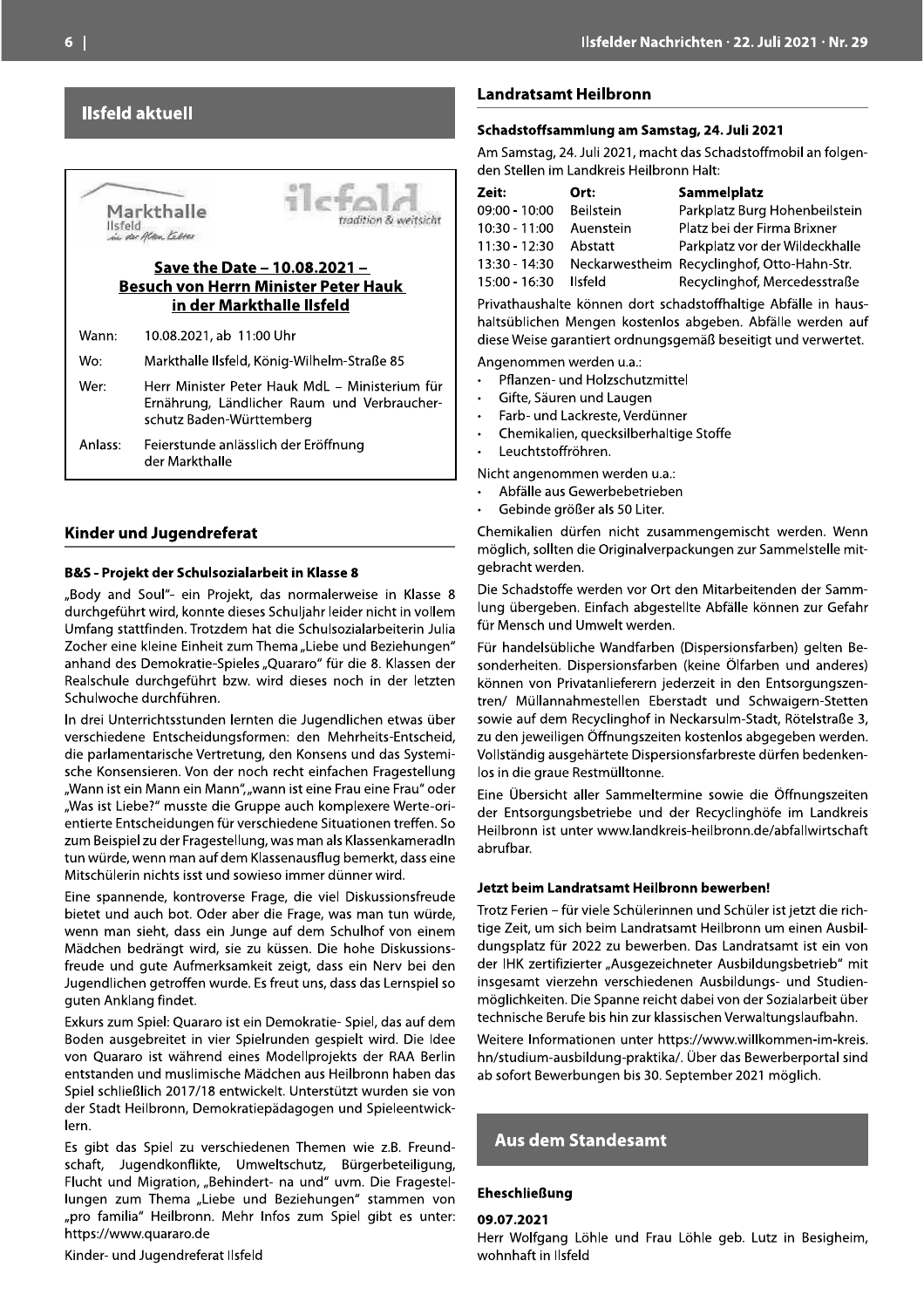#### **Auf einen Blick**

#### Glückwünsche

Wir wünschen allen Bürgerinnen und Bürgern, die im Laufe der kommenden Woche ihren Geburtstag feiern, für das neue Lebensjahr alles Gute und vor allem Gesundheit.

Frau Rothermel Anna zum 75. Geburtstag am 26.07. Hern Berger Helmut Heinz zum 70. Geburtstag am 27.07.

#### **Jubilare**

#### Besuche der Jubilare werden ausgesetzt

Zu besonderen Jubiläen wie runden Geburtstagen ab 80 Jahren oder goldenen Hochzeiten ist es üblich, dass Herr Bürgermeister Thomas Knödler persönlich gratuliert oder, wenn dieser verhindert ist, einer seiner Stellvertreter bzw. Stellvertreterinnen die Glückwünsche der Gemeinde Ilsfeld zum jeweiligen Ehrentag überbringt.

Aufgrund der aktuellen Situation der Corona-Pandemie werden alle Jubilar-Besuche für den August abgesagt, um den Jubilaren den größtmöglichen Schutz vor einer möglichen Ansteckung zukommen zu lassen.

Vielen Dank für Ihr Verständnis und bleiben Sie gesund!

#### **Mediothek**

#### Öffnungszeiten Mediothek

| Mo<br>Di                                                                               | geschlossen<br>10:00 - 19:00 Uhr (durchgehend) |  |
|----------------------------------------------------------------------------------------|------------------------------------------------|--|
| Mi                                                                                     | 14.30 - 18.00 Uhr                              |  |
| Do                                                                                     | 14.30 - 18.00 Uhr                              |  |
| Fr                                                                                     | 10.00 - 13.00 Uhr                              |  |
| Sa                                                                                     | 10.00 - 13.00 Uhr                              |  |
| König-Wilhelm-Str. 80, 74360 Ilsfeld, Tel. 07062 9042-15,<br>Mail mediothek@ilsfeld.de |                                                |  |
| www.ilsfeld.de/mediothek                                                               |                                                |  |

Folgen Sie uns doch auch auf Instagram und Facebook unter mediothek.ilsfeld

#### Mediothek über die Sommerferien geöffnet

Die Mediothek ist über die gesamten Sommerferien zu den normalen Öffnungszeiten für Sie und euch da. Wir freuen uns auf den Besuch.

#### **Heiß auf Lesen**

Heiß auf Lesen, die Sommerferien-Leseaktion im Regierungsbezirk Stuttgart, ist diese Woche in der Mediothek gestartet. Falls ihr noch nicht angemeldet seid - kein Problem, ein Zustieg ist jederzeit möglich. Alle Schülerinnen und Schüler der Ilsfelder Grundschulen und der weiterführenen Schulen bis Klasse 9



können mitmachen. Anmeldefly- Logo: Regierungspräsidium Stuttgart er gibt es in der Mediothek. Ihr könnt euch auch digital anmelden, das Anmeldefomular findet ihr auf der Startseite unserer Homepage www.ilsfeld.de/mediothek.

#### Wie funktioniert Heiß auf Lesen?

- Brandneue und extra für Heiß auf Lesen-Clubmitglieder reservierte Bücher in der Mediothek ausleihen und zu Hause und im Urlaub lesen
- Beim Zurückbringen kurz erzählen, ob und was euch an dem jeweiligen Buch gefallen hat
- Für jedes gelesene Buch einen Stempel im Leselogbuch erhalten.
- Los für die ersten 5 Bücher in unsere Losbox werfen

#### Was gibt es zu gewinnen?

- Ab dem ersten gelesenen Buch gibt es einen Eisgutschein für 2 Kugeln Eis (vielen Dank an Aggy's Eiscafé)
- Für die ersten fünf gelesenen Bücher kommen Lose in eine Trommel und daraus werden tolle Hauptpreise an der geplanten Abschlussparty am 24. September ab 16 Uhr gezogen.
- Hauptsponsor der Aktion ist der Erlebnispark Tripsdrill GmbH & Co. KG. Es werden insgesamt zwölf Familientickets für vier Personen unter den teilnehmenden Bibliotheken verlost.

#### **Wie sind die Spielregeln?**

- Pro Ausleihe 2 Heiß-auf-Lesen-Bücher
- Leihfrist 2 Wochen, 1-mal verlängern um weitere 2 Wochen möglich
- Wenn ihr Bücher länger braucht, weil ihr länger im Urlaub seid, dann sagt uns an der Infotheke Bescheid, wir regeln das dann

#### Bitte vormerken: tolle Abschlussparty am Freitag, 24.09.2021 um 16 Uhr



Das Heiß-auf-Lesen-Regal

Heiß auf Lesen für Erwachsene - Blind Date mit einem Buch Lassen Sie sich überraschen - wir packen ausgewählte Titel in Zeitungspapier und Packschnur ein und geben Ihnen einen kleinen Hinweis zum Inhalt des Buches. Wenn Sie das Buch gelesen haben, so freuen wir uns, wenn Sie die Bewertungskarte ausfüllen, die dem Buch beiliegt. Dies ist aber natürlich kein Muss. Seien Sie offen für unsere Auswahl, wer weiß, welche Perlen sich unter der Verpackung verbergen. Ab dem Di., 20. Juli geht es los.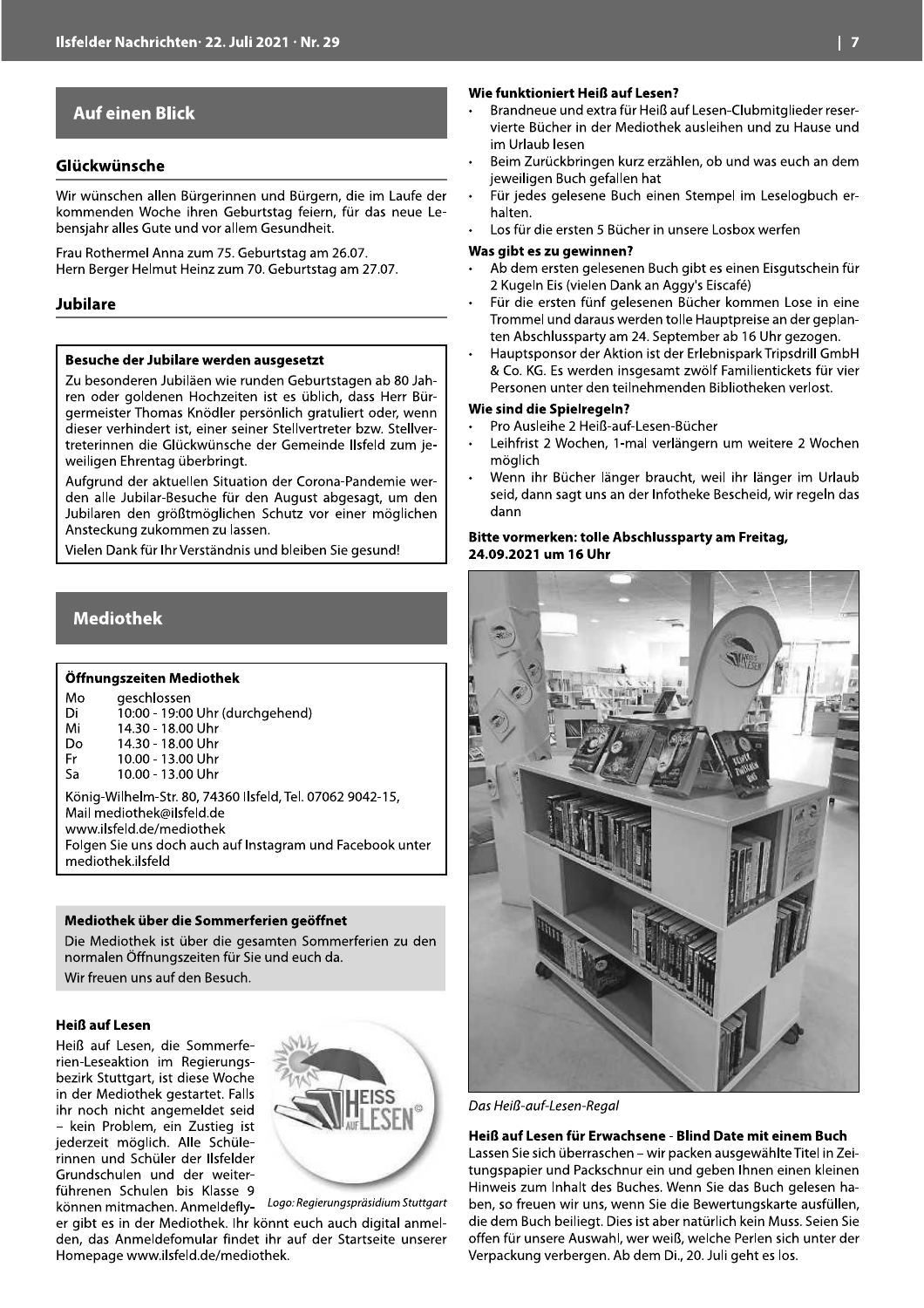**Umwelt aktuell** 

#### **Recyclinghof Ilsfeld**

#### Ilsfeld, Mercedesstraße

Donnerstag, Freitag: 14.00 - 18.00 Uhr, Samstag: 9.00 - 13.00 Uhr

#### Häckselplatz Erddeponie Neckarwestheim

Freitag 13.30 - 17.00 Uhr, Samstag 10.00 - 14.00 Uhr

Für abweichende Öffnungszeiten (Feiertage) informieren Sie sich bitte auf unserer Homepage.

#### Hausmülldeponien

#### **Eberstadt**

Montag - Freitag Samstag

7.45 - 12.00 Uhr und 13.00 - 16.30 Uhr 9.00 - 11.30 Uhr

#### **Schwaigern-Stetten**

Dienstag - Freitag 7.45 - 12.00 Uhr und 13.00 - 16.30 Uhr 8.00 - 12.30 Uhr Samstag

#### Soziale Einrichtungen

#### **Diakoniestation** Schozach-Bottwartal e.V.

#### Frau Angelika Brosi in den Ruhestand verabschiedet

Am 1. Mai 2004 hat Frau Brosi als Nachbarschaftshelferin ihren Dienst in der Diakoniestation aufgenommen. Nach fast 17 Jahren intensiver und engagierter Arbeit für und mit Menschen verabschiedeten wir Frau Brosi im Juli 2021 in ihren wohlverdienten Ruhestand.

Im Rahmen einer kleinen Abschiedsfeier bedankte sich der geschäftsführende Vorstand Matthias Brauchle bei Frau Brosi für die stets beispielhafte Teamsolidarität, die hohe Einsatzbereitschaft und für die immer vorbildliche Betreuung der Menschen, die auf Mithilfe und Unterstützung angewiesen sind. Er überreichte Frau Brosi zum Abschied einen Blumengruß und einen Gutschein, mit dem die nun freie Zeit gestaltet werden kann.

Stellvertretend für das gesamte Team bedankten sich die Vorgesetzten Frau Nadine Bosch (Einsatzleitung) und Frau Regine Schmutzer (stellv. Einsatzleitung) bei Frau Brosi für die immer sehr angenehme Zusammenarbeit (siehe Foto). Als Dank erhielt Frau Brosi einen weiteren Gutschein für ein kulturelles Ereignis. Auch Frau Brosi verteilte an alle ein kleines Abschiedsgeschenk. Wir wünschen Frau Brosi Gottes Segen, alles erdenklich Gute und eine aktive sowie vor allem gesunde Zeit im Ruhestand.



Nadine Bosch, Angelika Brosi, Regine Schmutzer (von links nach rechts) Foto: Brauchle

Wir sind während unserer Bürozeiten von Montag bis Freitag in der Zeit von 7:00 bis 16:00 Uhr unter Tel. 07062 973050, 74360 Ilsfeld, Bahnhofstraße 2, für Sie erreichbar.

#### Kranken- und Altenpflege

Pflegedienstleitung: Ingrid Arnold, stellv. Ursula Wüstholz Tel. 07062 9730515, persönliche Sprechzeiten: Mo. bis Fr. von 7:00 bis 14:00 Uhr sowie nach Vereinbarung.

Termine für Beratungsgespräche oder Termine für Qualitätssicherungsbesuche können Sie während der angegebenen Zeiten gerne vereinbaren.

#### Hauswirtschaftliche Versorgung und Familienpflege Einsatzleitung: Nadine Bosch, stelly. Einsatzleitung Regine Schmutzer Tel. 07062 9730513, persönliche Sprechzeiten:

Mo. bis Fr. von 8:00 bis 11:00 Uhr sowie nach Vereinbarung.

#### Verwaltung:

Nicole Schöne, Gabriele Vogt, Tel. 07062 973050, Fax 07062 97305-20, Geschäftsführung: Matthias Brauchle, Tel. 07062 9730512

info@diakonie-ilsfeld.de. www.diakonie-ilsfeld.de

#### I A V-Beratungsstelle für ältere, hilfe- und pflegebedürftige Menschen

#### Sie finden Beratung und Unterstützung bei

- Krankheit, Alter und Behinderung,
- Pflegebedürftigkeit und damit verbundenen finanziellen und organisatorischen Fragen,
- der Vermittlung von ambulanten und stationären Hilfen rund um die Pflege, Krankheit, Alter und Behinderung.

Die Beratung ist neutral, trägerübergreifend, kostenlos und unterliegt der Schweigepflicht. Ihre Ansprechpartnerin für die Gemeinden Abstatt, Beilstein, Ilsfeld und Untergruppenbach inkl. der Teilorte ist Frau Stöhr.

#### Die Beratungszeiten sind:

#### Dienstag und Donnerstag: 10.00 - 12.00 Uhr Telefon 07062 9730518, IAV-Stelle Ilsfeld, Bahnhofstr. 2.

Selbstverständlich können für Beratungsgespräche auch Hausbesuche vereinbart werden.

#### Königin-Charlotte-Stift

Schwabstr. 33, 74360 Ilsfeld, Tel.: 07062 91652-0 und Fax -290 Hausleitung: Jochen Burkert Hauswirtschaftliche Leitung: Kathrin Sander Verwaltung: Margrit Mildner

#### Möchten Sie sich gerne ehrenamtlich engagieren und für andere Menschen Gutes tun?

Wir benötigen Sie für kleine Tätigkeiten z.B. spazieren gehen, vorlesen, basteln, unterhalten und was Sie gerne tun. Bitte rufen Sie uns an. Unsere Bewohnerinnen und Bewohner freuen sich.

#### Termine zur Beratung und Hausbesichtigung können gerne vereinbart werden.

Schwabstr. 33, Tel. 07062 91652-0, Fax 07062 91652-290

#### ASB Tagespflege Ilsfeld, **ASB Region Heilbronn-Franken**

#### Die TAGESPFLEGE - Gemeinsam statt einsam

Das richtige Angebot, wenn:

- Sie tagsüber nicht alleine zu Hause sein wollen oder können.
- Sie sich Abwechslung, Gesellschaft und Ansprache wünschen.
- Sie gerne an Gymnastik, Gedächtnis- und Ratespielen teilneh- $\ddot{\phantom{a}}$ men möchten.
- Sie gerne backen, singen, feiern, spazieren gehen und vieles mehr!
- Sie würden sich unsere Tagespflege gerne anschauen?

Vereinbaren Sie doch einen Termin zur Besichtigung! Öffnungszeiten: Mo. - Fr., 8.00 bis 16.00 Uhr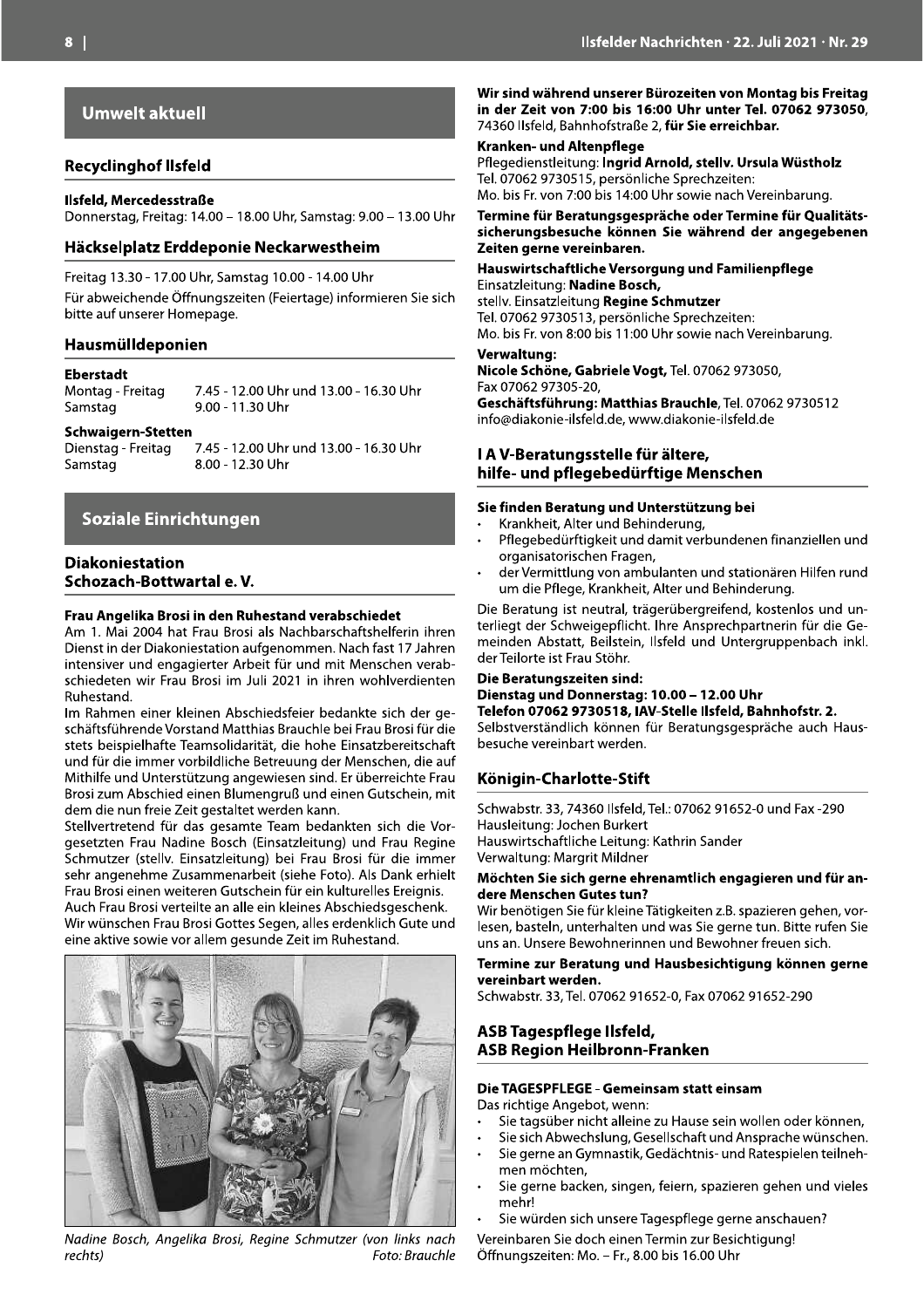Telefon: 07062 979296 E-Mail: tagespflege-ilsfeld@asb-heilbronn.de Ansprechpartner: Birgit Koch - Leitung Ute Bartels - stv. Leitung

#### Achtung!!! Achtung!!! Achtung!!! Achtung!!!

Wir suchen DICH für ein Freiwilliges Soziales Jahr in unserer Tagespflege in Ilsfeld ab September 2021. Es erwartet DICH ein nettes Team und regelmäßige Arbeitszeiten von Montag bis Freitag. Melde DICH doch einfach bei uns J! Wir freuen uns auf DICH. Das Tagespflege-Team Ilsfeld

#### Ambulante Palliativversorgung Region HN e.V.

Die spezialisierte ambulante palliative Versorgung e.V. (SAPV) ist für die Region Heilbronn eine ergänzende Versorgung von Patienten im fortgeschrittenen Stadium einer unheilbaren Erkrankung, die unter einer ausgeprägten Symptomatik leiden oder eine aufwändige Versorgung benötigen. Ziel ist es, die Lebensqualität der Patienten zu erhalten oder zu verbessern. Das Palliativ-Care-Team (PCT) der SAPV aus erfahrenen Pflegekräften und Ärzten will den Betroffenen ein menschenwürdiges Leben in ihrer vertrauten Umgebung ermöglichen. Im Vordergrund steht nicht eine Behandlung mit dem Ziel der Heilung, sondern die Linderung der belastenden Symptome wie z. B. Schmerzen, Übelkeit oder Atemnot.

Ihre bisherige Versorgung durch den Hausarzt oder einen ambulanten Pflegedienst bleibt bestehen.

Das Palliative-Care-Team ergänzt mit spezialisierten Leistungen Ihre Behandlung. Das geschieht immer in enger Zusammenarbeit und individuell abgestimmt. Unsere Einsätze können im häuslichen Bereich, in Pflegeheimen oder in anderen Institutionen realisiert werden.

Für Fragen stehen Ihnen gerne: Palliativarzt Sigmund Jakob und Palliativfachkraft Anja Ferlora zur Verfügung. Tel.: 07134 900 180 E-Mail: info@sapy-heilbronn.de

Weitere Informationen: www.sapv-heilbronn.de

#### Bürger für Bürger e.V. **Bürgerservice**

Bürger der Gemeinde Abstatt - Beilstein - Ilsfeld - Untergruppenbach (mit eingemeindeten Orten) helfen ihren älteren und hilfsbedürftigen Mitbürgerinnen und Mitbürgern. Schwerpunktmäßig bietet der Verein Bürger für Bürger e. V. folgende Leistungen an, ohne in Konkurrenz zu den gewerblichen Unternehmen oder professionellen Organisationen zu treten:

- Kleine handwerkliche Hilfsdienste im Haus und Garten (Gardinen auf- und abhängen, Rasen mähen, Briefkasten leeren)
- Kleine Fahrdienste (auch mit Begleitung) zum Arzt, zur Massage etc.
- Haussitting (Haustiere füttern/ausführen, Blumen gießen)
- Kleine Besorgungen (Grab gießen, einkaufen, Arznei holen)
- Schriftverkehr mit Behördengängen zu Behörden/Krankenkassen
- Betreuung

#### Neue Mitglieder, die Hilfeleistungen erbringen wollen, können sich an die Ortskoordinatoren/in wenden.

Falls Sie den zuständigen Ortskoordinator/in Ihrer Gemeinde nicht erreichen können, wenden Sie sich an einen anderen Ortskoordinator/in!

#### Wir alle helfen Ihnen!

für Abstatt Annette Jacob, Tel. 07062 61242 für Beilstein Ingrid Bauer, Tel. 07062 8802 oder Otto Sonnenwald, Tel. 07062 8790 für Ilsfeld Jutta Layer, Tel. 07062 61029 für Schozach + Auenstein Mechthild Jäger, Tel. 07062 6967 für Untergruppenbach Claudia Schlenker, Tel. 07131 970465 für Unter- u. Oberheinriet Jürgen Liedtke, Tel. 07130 6639

#### Psychologische Außensprechstunde in Ilsfeld

#### Gerne können Sie sich mit Fragen in Verbindung mit:

- Ihrem eigenen Leben (für Erwachsene und Jugendliche)
- **Ihrer Familie**
- Ihren Kindern
- Ihrer Partnerschaft
- Trennung und Scheidung
- Ihrem Arbeitsplatz

an uns wenden, um gemeinsame Ideen und Lösungsmöglichkeiten zu entwickeln. Beraten werden Sie durch Angela Tatti, Lebens-, Paar- und Erziehungsberaterin in den Räumen der Diakoniestation (2. OG, 1. Raum rechts). Termine erhalten Sie nach Absprache über das Sekretariat der Psychologischen Beratungsstelle des Kreisdiakonieverbandes unter Tel.: 07131 964420. Die Erziehungs- und Jugendberatung ist kostenlos.

**Schulen** 

#### Steinbeis-Realschule Ilsfeld

#### Drogenprävention an der Steinbeis-Realschule

Am 29. Juni 2021 trafen sich die 9. und 10. Klassen der Steinbeis-Realschule in der Gemeindehalle Ilsfeld, um Dominik Forster zu treffen. Herr Forster macht seit mehreren Jahren Drogenprävention und erzählt dabei Geschichten und Erfahrungen aus seinem eigenem Leben. Mit viel Humor berichtet er von Höhen und Tiefen, von seiner Kindheit und dem Kampf gegen die Drogen. Nach 90 Minuten ging diese spannende Veranstaltung zu Ende und die Schüler\*innen hatten noch die Gelegenheit, Fragen an Herrn Forster zu stellen. Wir bedanken uns bei Herrn Forster für diesen informativen Vormittag und freuen uns, ihn im nächsten Jahr wieder an der Steinbeis-Realschule Ilsfeld begrüßen zu dürfen.

#### **Musikschule Schozachtal**

#### Musik liegt in der Luft

Im Bürgerhaus Happenbach fand am Donnerstag, 15. Juli um 18:30 Uhr ein kleines Konzert der Musikschule Schozachtal statt. Es spielten Gitarren und Blockflöten, Schüler der Klasse von Andreas Scheib. Sowohl Eltern als auch Schüler



Foto: Gerd Wolss

und Lehrer freuten sich, endlich wieder gemeinsam öffentlich musizieren zu können. Es erklangen folkloristische sowie klassische Stücke im Gitarrenduo und Blockflöte solo mit Gitarrenbegleitung. Dass Schüler und Lehrer während der Corona-Zeit nicht untätig waren und wunderschön miteinander musizierten, honorierten die Zuhörer mit viel Beifall. Wir hoffen alle, dass solche Veranstaltungen wieder der Normalfall sind.

Die Bläserklasse Auenstein hatte am 17. Juli vor zahlreichen Zuhörern einen Auftritt beim Konzert des Musikvereins Auenstein. Nach einem Unterrichtsjahr mit vielen Online-Terminen hatten auch die jüngeren Geigenschüler endlich ihren ersten Auftritt am 12. Juli mit echten Zuhörern.